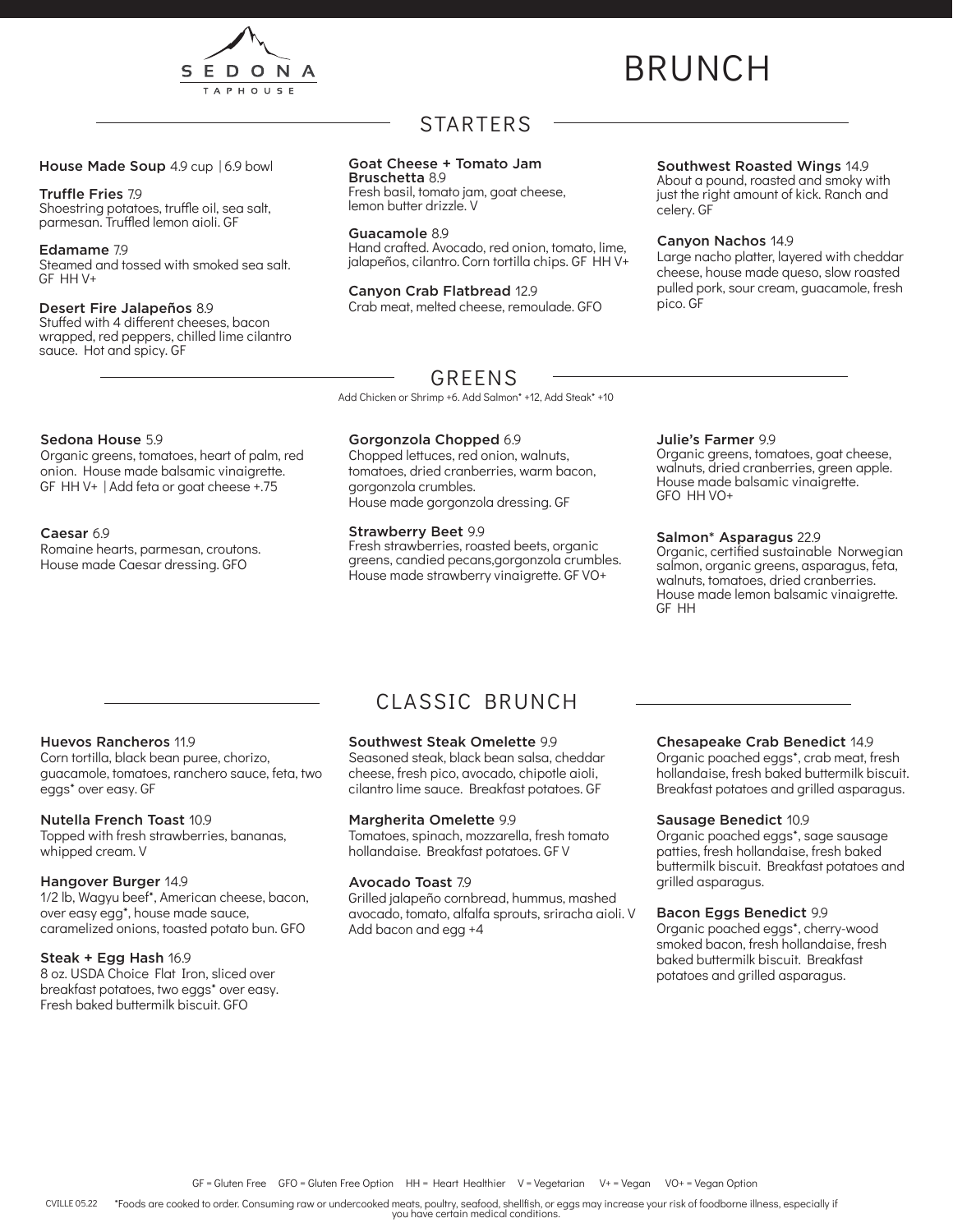### Crab Cake Sliders 11

House made, remolaude, greens, red onions. With greens.

### 'Kobe Beef'\* Sliders 9

Wagyu beef, Vermont cheddar, house made sauce, caramelized onions. With greens.

#### Alpine Chicken Sandwich 9.9

Grilled chicken, bacon, Alpine swiss, honey mustard, greens, tomato, red onion, toasted potato bun. GFO

### Prime Rib Sandwich 12.9

Sautéed mushrooms, caramelized onions, fontina cheese, horseradish sauce, toasted artisan roll. Served with natural au jus. Choice of side. GFO

### HANDHELDS

### STH Burger 14.9

7 oz. Wagyu beef\*, pepper jack cheese, jicama slaw, sweet chili glaze, toasted potato bun. Choice of side. GFO

### Cheeseburger 11.9

7 oz. Wagyu beef\*, romaine, tomato, red onion, pickles, choice of cheese, toasted potato bun. GFO

### The Beyond Burger 13.9

Plant-based veggie burger, American cheese, greens, tomato, red onion, house made sauce, toasted potato bun. GFO VO+

#### South Rim Shrimp Flatbread 7.9

Shrimp, mozzarella, parmesan. fresh pico, avocado, cilantro. GFO

### Italiano Flatbread 7.9

Italian fennel sausage, mozzarella, parmesan, fresh basil. GFO

### BBQ Chicken Flatbread 7.9

Chicken, BBQ sauce, melted mozzarella, red onion. GFO

### Margherita Flatbread 7.9

Fresh basil, olive oil, garlic, tomato, fresh mozzarella, parmesan, balsamic reduction glaze. GFO V

### Goat Cheese + Basil 7.9

Goat cheese, mozzarella, parmesan, fresh basil. GFO

### ENTRÉES

Antibiotic free, hormone free, cage free poultry. Organic, sustainable, antibiotic free salmon. Braveheart Black Angus Beef®. Toppings include: Seasoned Butter, Herb Butter, Lemon Butter, Lemon Basil Butter, Pineapple Mango Salsa (HH) or Chimichurri (HH).

#### Chicken Marsala 19.9

8 oz. Topped with our house made Marsala sauce and sautéed portabella mushrooms. Garlic whipped potatoes and steamed broccoli. GF

#### Chuckawalla Chicken 17.9

8 oz. Topped with melted goat cheese, sun-dried tomatoes and a citrus garlic sauce. Garlic whipped potatoes and grilled asparagus. GF

### Grilled Chicken 18.9

8 oz. Side of BBQ. Choice of two house made sides. GF HH

#### Black Angus Flat Iron Steak\* 20.9 8 oz. USDA Choice.

Choice of two house made sides. GF

### Hand Cut Filet Mignon\* 29.9

6 oz. Choice Braveheart Black Angus Beef®. Topped with seasoned butter. Choice of two house made sides. GF

### Hand Cut NY Strip 29.9

11 oz. Choice Braveheart Black Angus Beef®. Topped with seasoned butter. Choice of two house made sides. GF

### Bourbon Pork Chop 19.9

8 oz. bone-in and brushed with house made bourbon glaze. Garlic whipped potatoes and steamed broccoli.

### Norwegian Salmon\* 23.9

Organic, certified sustainable, fresh caught. Grilled with choice of topping and two house made sides. GF

### Seasonal Catch\* market

Organic, certified sustainable, fresh caught. Grilled with choice of topping and two house made sides. GF

#### Seared Scallops 25.9

Large scallops topped with lemon butter. Garlic whipped potatoes and Southwest corn. GF

Cherry-wood Smoked Bacon +3

### SIDES + Á LA CARTE

All sides are GF except Buttermilk Biscuit and Seasonal Squash Couscous. \*\*Indicates a Premium Side\*\*\*\*

- Organic Greens +3 Grilled Asparagus +3 Steamed Broccoli +3 Shoestring French Fries +3 Southwest Corn +3 Fruit +3
	- Garlic Whipped Potatoes +3 Seasonal Squash Couscous +3 Grilled Vegetables +5 Roasted Brussels Sprouts\*\* +5 Sweet Potato Fries\*\*  $+5$ 
		- Sage Sausage Patties +3 Fresh Baked Buttermilk Biscuit +2 Breakfast Potatoes +2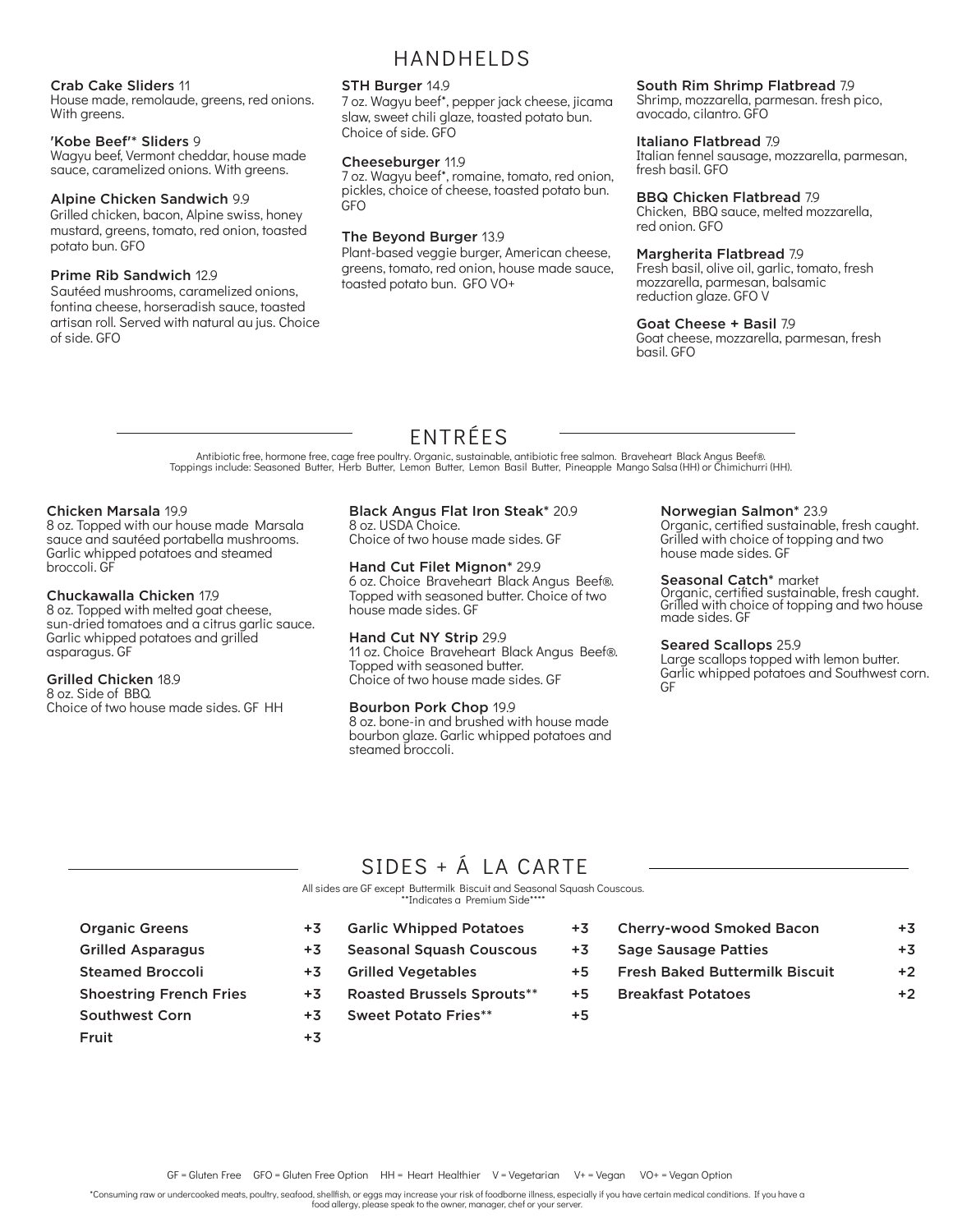### WINE

HOUSE 6 Chardonnay, Pinot Grigio, Pinot Noir, Cabernet Sauvignon.

| WHITE             | Villa Pozzi Moscato<br><b>Heinz Eifel Riesling</b><br><b>Brancott Sauvignon Blanc</b><br><b>Barone Fini Pinot Grigio</b><br><b>Barboursville Pinot Grigio</b><br>Sartori Di Verona Pinot Grigio<br>Ærena Chardonnay<br><b>Hess Select Chardonnay</b><br>Kenwood 'Yulupa' Chardonnay                                                  | Sicily, Italy<br>Germany<br>Marlborough, New Zealand<br>Trentino-Alto Adige, Italy<br>Virginia<br>Veneto, Italy<br>California<br>California<br>Monterey, California       | 8 31<br>8 31<br>9 35<br>8 31<br>10   39<br>7   27<br>10   39<br>32<br>8 31 |
|-------------------|--------------------------------------------------------------------------------------------------------------------------------------------------------------------------------------------------------------------------------------------------------------------------------------------------------------------------------------|---------------------------------------------------------------------------------------------------------------------------------------------------------------------------|----------------------------------------------------------------------------|
| RED               | <b>Angeline Pinot Noir</b><br>La Madeline Cabernet-Merlot<br>Trapiche Malbec, Oak Cask<br><b>Portillo Malbec</b><br>Zuccardi 'Serie A' Malbec<br>Cousiño-Macul Antiguas Reservas Merlot<br>Cousiño-Macul Antiguas Riserva<br><b>Cabernet Sauvignon</b><br>Josh Cellars Cabernet Sauvignon<br><b>Barboursville Cabernet Sauvignon</b> | California<br>Pays d'Oc, France<br>Mendoza, Argentina<br>Mendoza, Argentina<br>Mendoza, Argentina<br>Maipo Valley, Chile<br>Maipo Valley, Chile<br>California<br>Virginia | 8 31<br>8 31<br>8 31<br>39<br>10   39<br>8 31<br>10 39<br>9   35<br>10 39  |
| ROSÉ<br>SPARKLING | Los Dos<br>Meiomi<br>Fleur de Mer<br><b>Dibon Cava Brut</b><br>Maschio Prosecco<br>Mumm Sparkling Rosé<br>Mumm Napa Brut Prestige                                                                                                                                                                                                    | Campo de Borja, Spain<br>California<br>Provence, France<br>Spain<br>Veneto, Italy<br>Napa Valley, California<br>Napa Valley, California                                   | 7 27<br>9   35<br>45<br>44<br>9<br>49<br>49                                |
|                   | Veuve Cliquot 'Yellow Label'<br>WINES OF INTEREST<br><b>Stintson Vineyards Sauvignon Blanc</b><br>La Crema Pinot Noir                                                                                                                                                                                                                | Champagne, France<br>Charlottesville, Virginia<br>Sonoma, California                                                                                                      | 90<br>36<br>54                                                             |

| La Crema Pinot Noir        | Sonoma. California |
|----------------------------|--------------------|
| Kenwood Jack London Merlot | Sonoma. California |

46

| Napa Valley, California, | 80 |
|--------------------------|----|
| Oregon                   | 52 |
| Napa Valley, California  | 90 |
|                          |    |